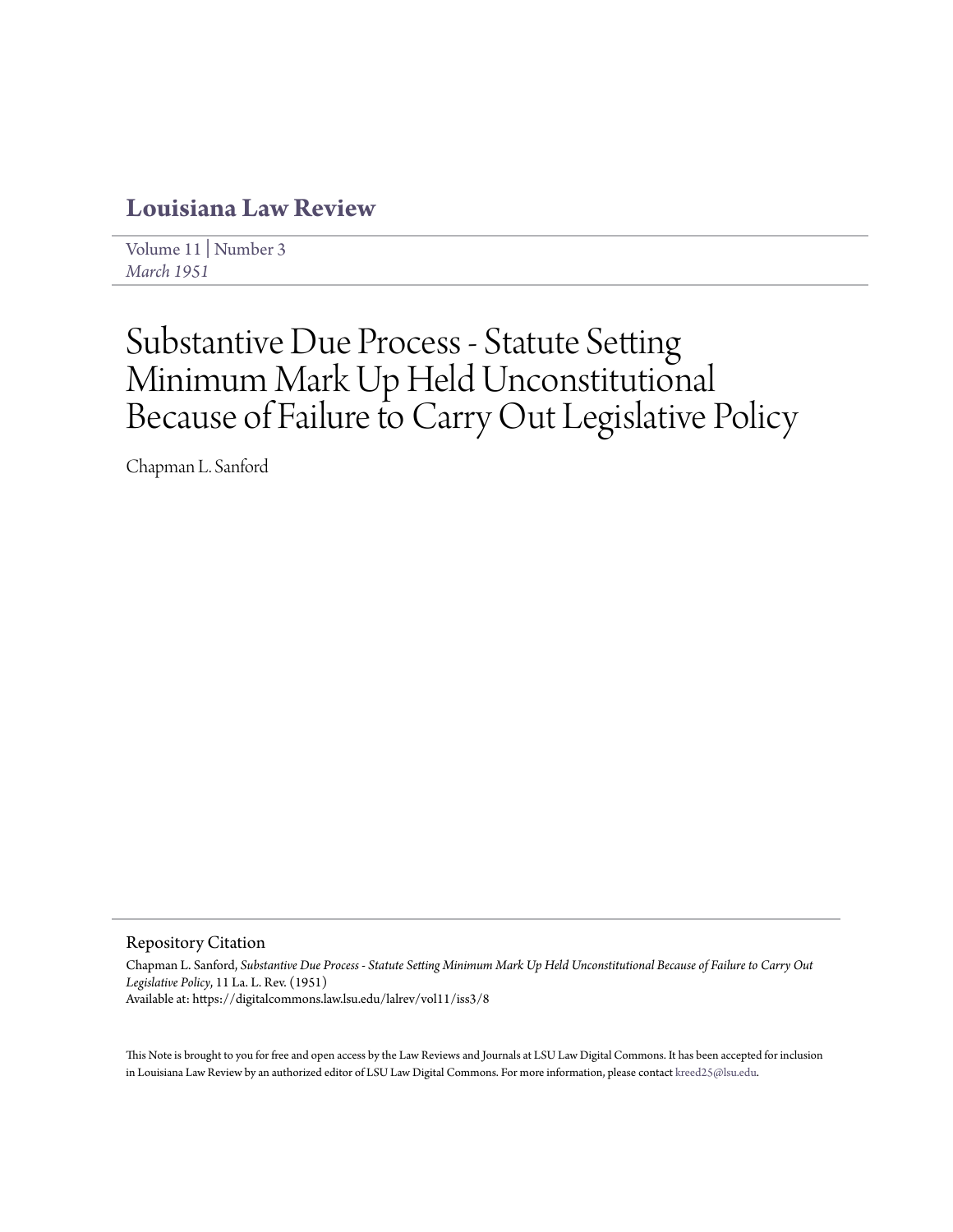presumably is a stranger with no knowledge of the vendor's character, and the wife, a policy protecting the third party appears equitably justified. But if the vendee has knowledge of the marital status of the husband and chooses to rely solely on statements recorded in the sale, the equities might favor the wife, for in such a case the vendee is not, in fact, "innocent."

It is impossible to say definitely that the *Royal* decision favors the rules of recordation over those protecting community rights, or that the decision is based solely on its peculiar facts and equities. For this reason, the case creates uncertainty in an area of law which had heretofore appeared certain, $17$  and which should be certain. A definite statement of policy is clearly needed concerning the extent to which the doctrine of *McDuffie v. Walker* has priority over the rights of the community of acquets and gains. This uncertainty in the law is a proper subject for the forthcoming revision of the Civil Code. It might have been desirable for the court to announce a clearer interim policy.

WADE V. SMITH

### SUBSTANTIVE DUE PROCESS-STATUTE SETTING MINIMUM MARK **UP** HELD UNCONSTITUTIONAL BECAUSE OF FAILURE TO CARRY OUT LEGISLATIVE POLICY

Louisiana Act 360 of 19481 provided for wholesale minimum mark ups above cost of 15 per cent on liquor, 20 per cent on cordial liqueurs and specialties, and 25 per cent on sparkling and still wines; and for retail mark ups of **33%** per cent on liquor, 45 per cent on cordials, liqueurs and specialties, and 50 per cent on sparkling and still wines. Schwegmann Brothers failed to comply with these requirements, and on revocation of their license instituted suit to enjoin enforcement of the act, alleging denial of due process. The Louisiana Supreme Court affirmed an order granting the injunction: ". **.** . the provisions of Act **360** of 1948 which relate to the mandatory minimum mark ups (Sections  $1[s]$ , 24 and 26) do not tend in a degree that is perceptible and clear, toward the accomplishment of the announced purpose of the statute, namely, the regulation and control of the liquor traffic so that it 'may not cause injury to the economic, social

**<sup>17.</sup>** The **policy** stated **in** *Succession of James* **had** been applied **as** early as Dixon v. Dixon's Executors, 4 **La. 188, 23** Am. Dec. **478 (1832),** nearly a hundred years before. Since the *James* **case, its decision was** cited with approval **in Johnson** v. Johnson, **213 La. 1092, 1101, 36 So. 2d 396, 399 (1948).**

**<sup>1.</sup> La. R.S. (1950) 26:1** et seq.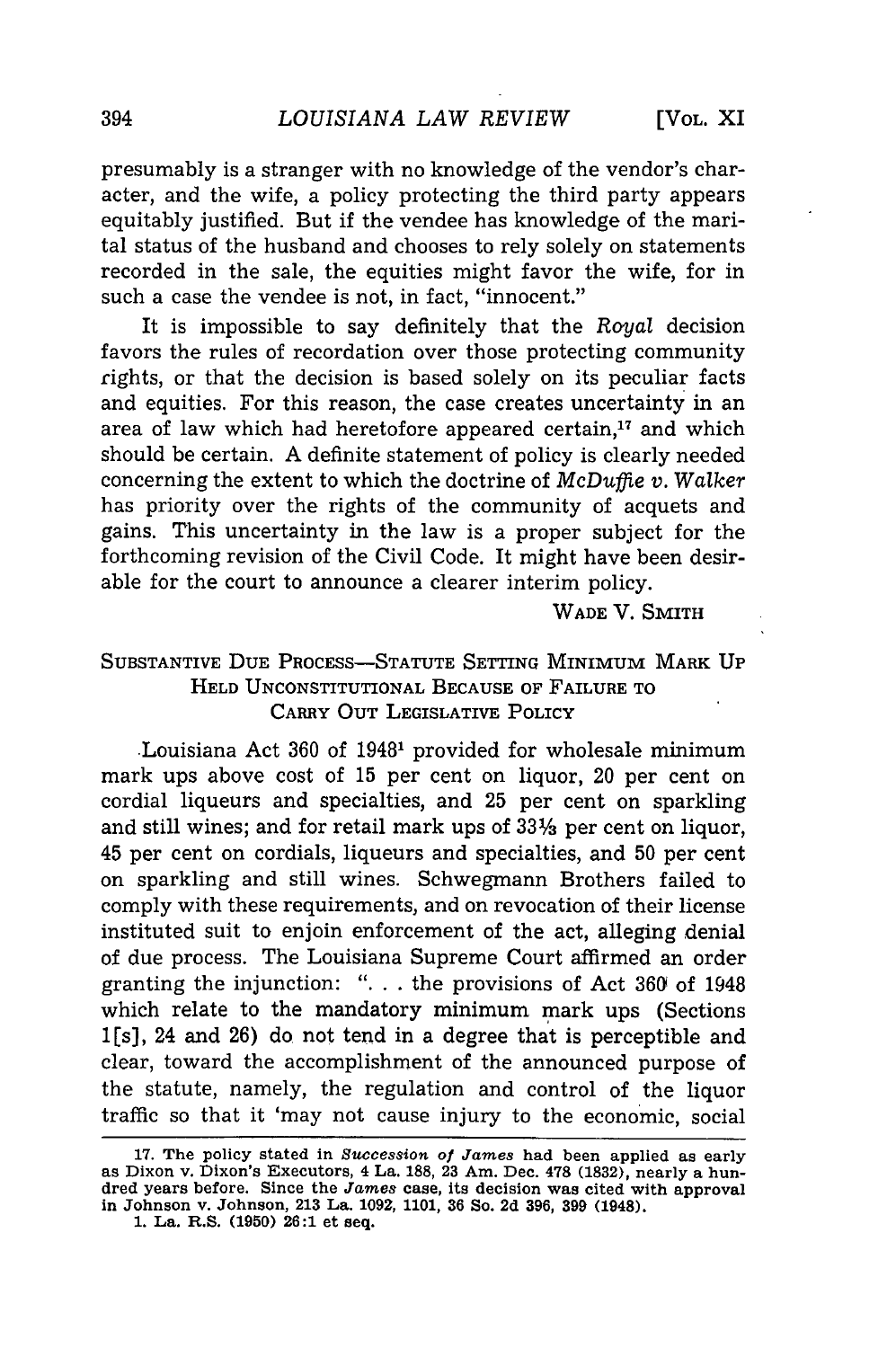and moral well-being of the people of the State.'" **2** *Schwegmann Brothers v. Louisiana Board* of *Alcoholic Beverage Control,* 216 La. 148, 43 So. 2d 248'(1949).

The argument urged in support of constitutionality was that the act was a valid exercise of the police power for the protection of the health and morals of the public. The approach taken was natural in the light of the historical development of the police power, which has long been associated with the "health and morals" concept. Early courts were unwilling to uphold pricefixing legislation except in "businesses affecting the public interest," and they limited this category to include only public utilities.3 But during the depression and the New Deal era, the attitude of the United States Supreme Court began to change, and in the case of *Nebbia v. New York<sup>4</sup>* the court went to great lengths to show that the regulatory power of the legislatures was not limited to a single category of industries. "So far as the requirement of due process is concerned, and in the absence of other constitutional restriction, a state is free to adopt whatever economic policy may reasonably be deemed to promote public welfare, and to enforce that policy by legislation adapted to its purpose. The courts are without authority either to declare such policy, or, when it is declared by the legislature, to override it. If the laws passed are seen to have a reasonable relation to a b proper legislative purpose, and are neither arbitrary nor discriminatory, the requirements of due process are satisfied. . . .<sup>75</sup>

The rule of the *Nebbia* case recognized economic legislation under the police power. The legislature became free to make its own policy. "If the law-making body within its sphere of government concludes that the conditions or practices in an industry make unrestricted competition an inadequate safeguard of the consumer's interests, produce waste harmful to the public, threaten ultimately to cut off the supply of a commodity needed by the public, or portend the destruction of the industry itself, appropriate statutes passed in an honest effort to correct the

**<sup>2. 216</sup> La. 148,** 43 **So. 2d 248, 259 (1949).**

**<sup>3.</sup> Although the courts used the words "affected with public interest" in classifying businesses whose charges might be regulated, the category was limited. The fixing** of **wages (Adkins v. Children's Hospital, 261 U.S. 525 [1923]), prices on theater tickets (Tyson & Bros. v. Banton, 273 U.S. 418 [1927]), employment agency rates'(Ribnik v. McBride, 277 U.S. 350 [1928]), gasoline prices (Williams v. Standard Oil Co., 278 U.S. 235 [1929]), were declared a denial of due process.**

**<sup>4. 291</sup> U.S. 502 (1934). 5. 291 U.S. 502, 537. This case is often approvingly quoted by the Louisiana courts in handling similar problems.**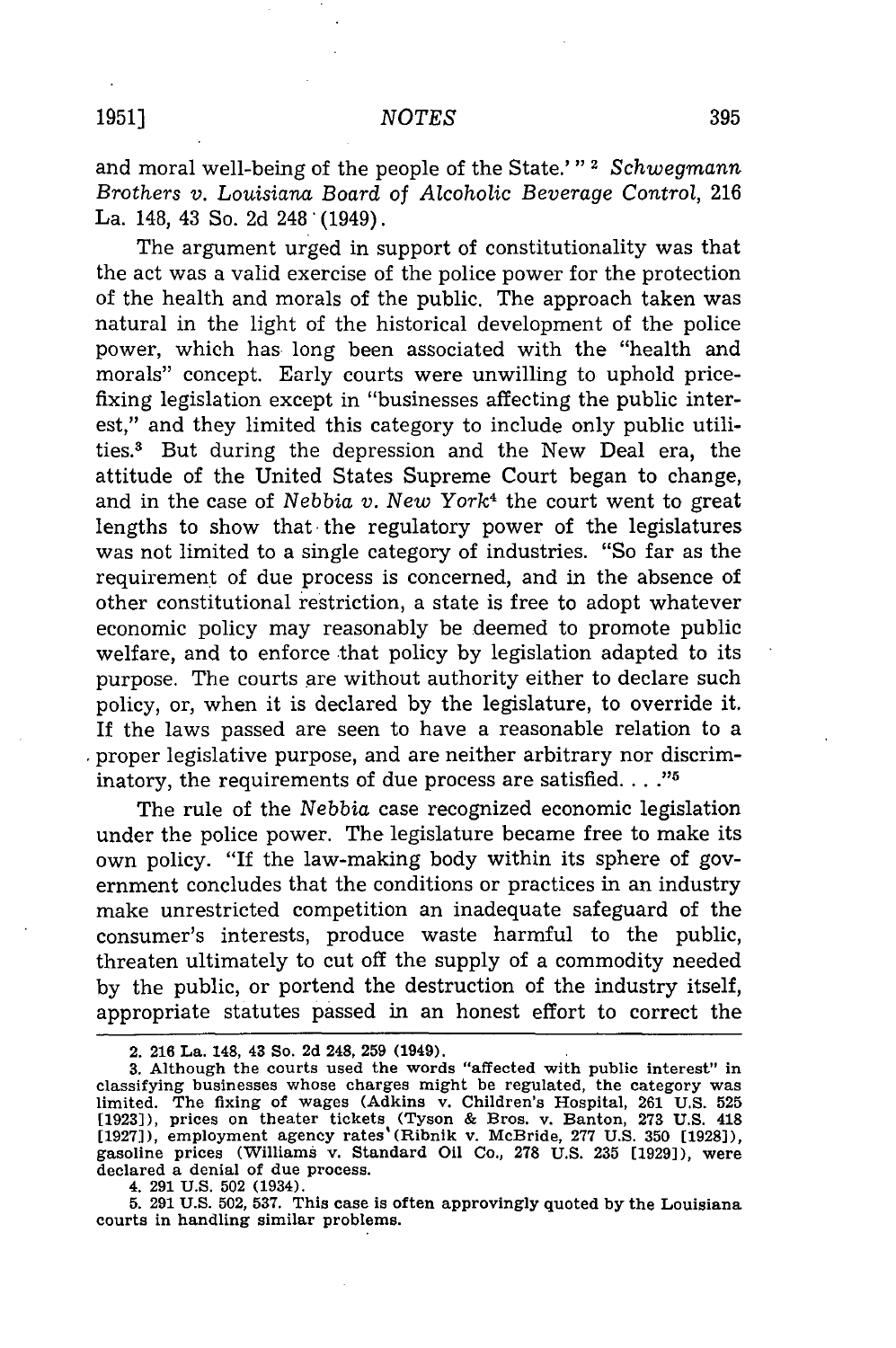threatened consequences may not be set aside because the regulation adopted fixes prices reasonably deemed by the legislature to be fair to those engaged in the industry and to the consuming public. . **.** . Price control, like any other form of regulation, is unconstitutional only if arbitrary, discriminatory, or demonstrably irrelevant to the policy the legislature is free to adopt, and hence an unnecessary and unwarranted interference with individual liberty."6

The act involved in the case under consideration may, therefore, have been cited as a constitutional exercise of police power for a legitimate economic purpose—the aid to an industry in need. It is significant that the Louisiana court was willing to follow the very words of the Nebbia case<sup>7</sup> but found that the operation of the act did not fall under the *Nebbia* rule because it proved arbitrary; consequently, the case contains no denial of the legislative power of regulation.

With some exceptions, state courts, unlike the federal courts, have retained a comparatively'high degree of control over legislation.8 However, Louisiana has maintained an attitude similar to that of the United States courts. The last instance found in which a legislative act in exercise of the police power was declared unconstitutional for depriving due process in the substantive field was under the narrow facts of *State v. Lucas,9* decided in 1940.

In the case of *Board of Barber Examiners v. Parker*<sup>10</sup> the court, refusing to question the judgment of the legislature, upheld minimum price regulation of the barber industry on the ground of protection of the health of the people. The court has often used the expression: "Legislation which affects alike all persons pursuing the same business under the same conditions is not such class legislation as is prohibited by the constitution of the United States or of the State."<sup>11</sup> In *Ricks v. Department of State* 

**<sup>6. 291</sup> U.S. 502, 538.**

**<sup>7. 216</sup> La. 148, 175, 43 So. 2d 248, 257 (1949).**

**<sup>8.</sup> Paulsen, The Persistence of Substantive Due Process in the States, 34 Minn. L. Rev. 91 (1950).**

**<sup>9.</sup> State v. Lucas, 196 La. 299, 199 So. 126 (1940). License fee of \$5,000 to be paid to each parish in which there was collection for rights, royalties or rents on copyrighted music books, etc., was held unconstitutional because the excessive charge was prohibitive and deprived everyone of his right to carry on a lawful business.**

**<sup>10.</sup> Board of Barber Examiners of Louisiana v. Parker, 190 La. 214, 182 So. 485 (1938).**

**<sup>11.</sup> City of Shreveport v. Cunningham, 190 La. 481, 492, 182 So. 649, 652 (1938).**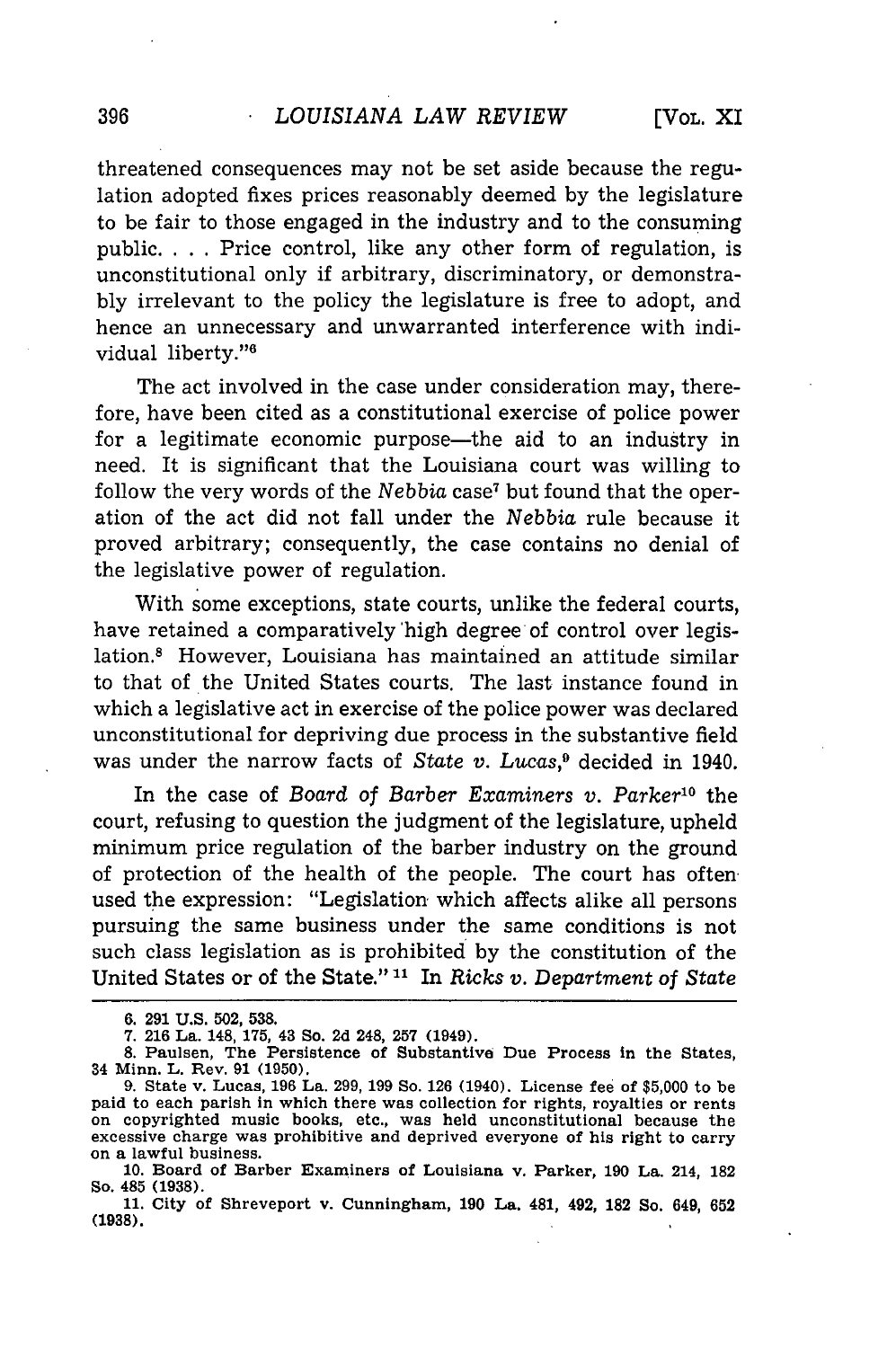#### *NOTES*

*Civil Service12* the court said, "It is not the function of this court to charge the Legislature with making arbitrary or discriminatory classifications in the absence of clear manifestation that such was the case." **13** The resale price maintenance provisions of the Louisiana Fair Trade Act<sup>14</sup> and the Unfair Sales Act<sup>15</sup> have been upheld,<sup>16</sup> the court thereby recognizing as valid legislation designed to benefit the economic interests of a particular class.

Because of the similar attitudes of the federal and Louisiana courts on the question presented, a test of constitutionality may be devised which can be applied in either of the jurisdictions. It may be said that if there is room for honest arguments that the policy is intended for the *general welfare* of the public and if an honest argument can be made that the act also carries into effect this legislative policy, then the act will be upheld. The benefit granted to the particular industry must be balanced against the loss incurred by the public in order to determine its reasonableness as regards the public welfare.

In the present case the principal interest benefited can be ascertained by an examination of the nature of the demand for the commodity. Department of Revenue figures indicate that the demand for liquor in the given price range is relatively inelastic.<sup>17</sup> In such a case the principal benefit is to the business itself since a price increase on an item for which the demand is inelastic will result in greater total profit to the industry. Conversely, in an elastic market (if a decrease in consumption is considered to be in the public interest) the principal benefit would accrue to the health and morals of the people since consumption of the item would decrease more than proportionately with the price increase. However, even where the demand is inelastic a price increase will result in some decreased consumption. Whether or not the amount of decrease in such a case is sufficient to accomplish the purpose is for legislative determination, subject, of course, to the above test.

An important difference is to be noted between maximum

**<sup>12.</sup> Ricks v. Department of State Civil Service,** 200 **La. 341, 8 So. 2d 49 (1942). 13. 200 La. 341, 360, 8 So. 2d 49, 55.**

**<sup>14.</sup> La. Act 13 of 1936 (La. R.S. [1950) 51:391 et seq.).**

**<sup>15.</sup> La. Act 338 of 1940 (La. R.S. [1950] 51:421 et seq.).**

**<sup>16.</sup> Pepsodent Co. v. Krauss Co., Ltd., 200 La. 959, 9 So. 2d 303 (1942) and Wholesale Distributors Ass'n v. Rosenzweig, 214 La. 1, 36 So. 2d 403 (1948) respectively.**

<sup>17.</sup> Louisiana Department of Revenue figures show a decrease in con**sumption of only .501% for the twelve month period immediately following passage of the act over the preceding twelve month period.**